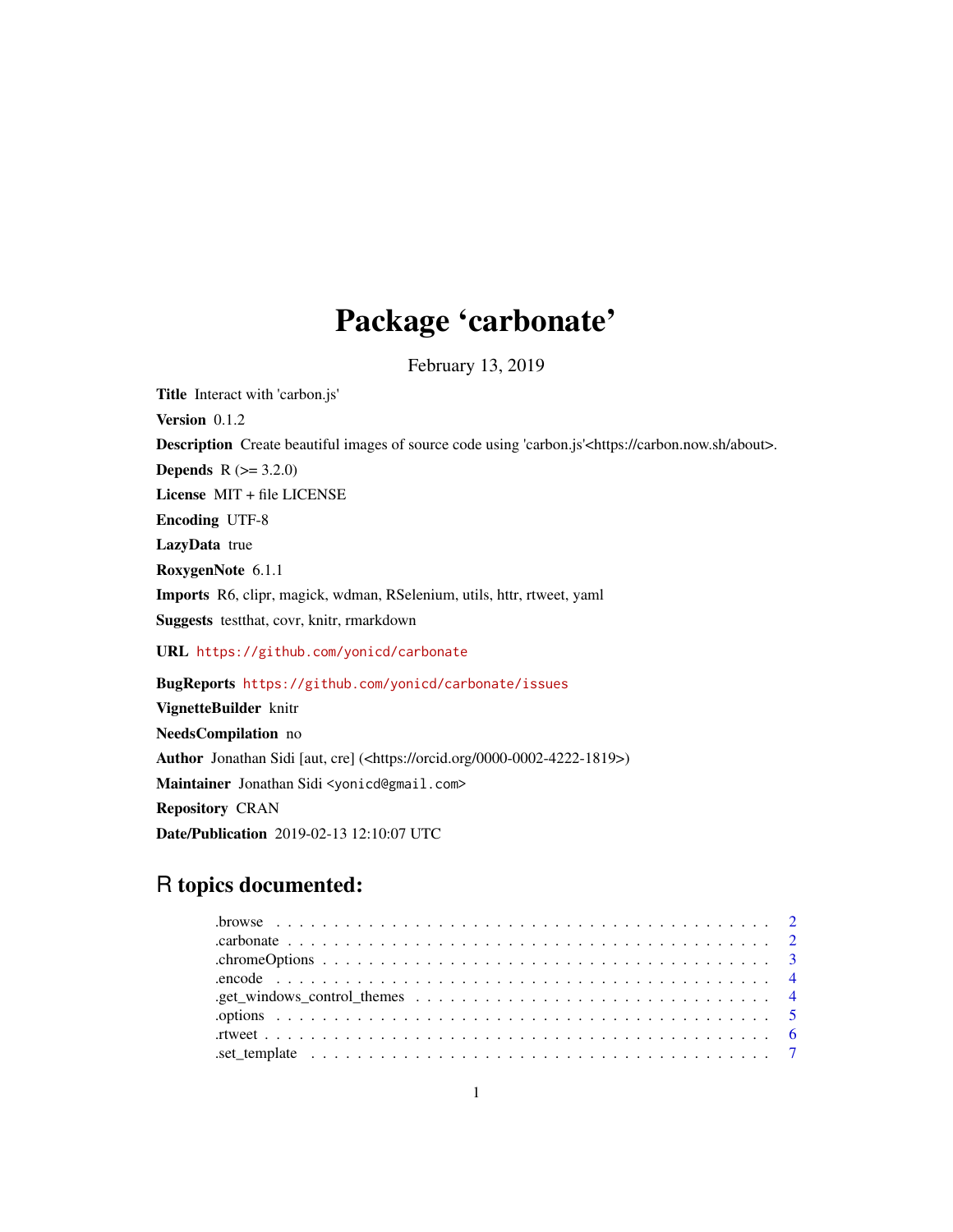#### <span id="page-1-0"></span> $2 \times 2$

.browse *open \$uri to in browser window*

### Description

opens the uri address in [\\$uri](#page-0-0) in the browser window.

### Usage

.browse(self, private)

### Arguments

| self    | carbon self object    |  |
|---------|-----------------------|--|
| private | carbon private object |  |

#### See Also

[carbon](#page-8-1)

### Examples

```
x \le - carbon$new('x \le -1')
if(interactive())
 x$browse()
```
.carbonate *Carbonate script lines to a carbon image*

### Description

Main function of the package that invokes RSelenium to open a browser to the carbon.js uri, create an image and download the file.

### Usage

```
.carbonate(self, private, file, path, code, rD)
```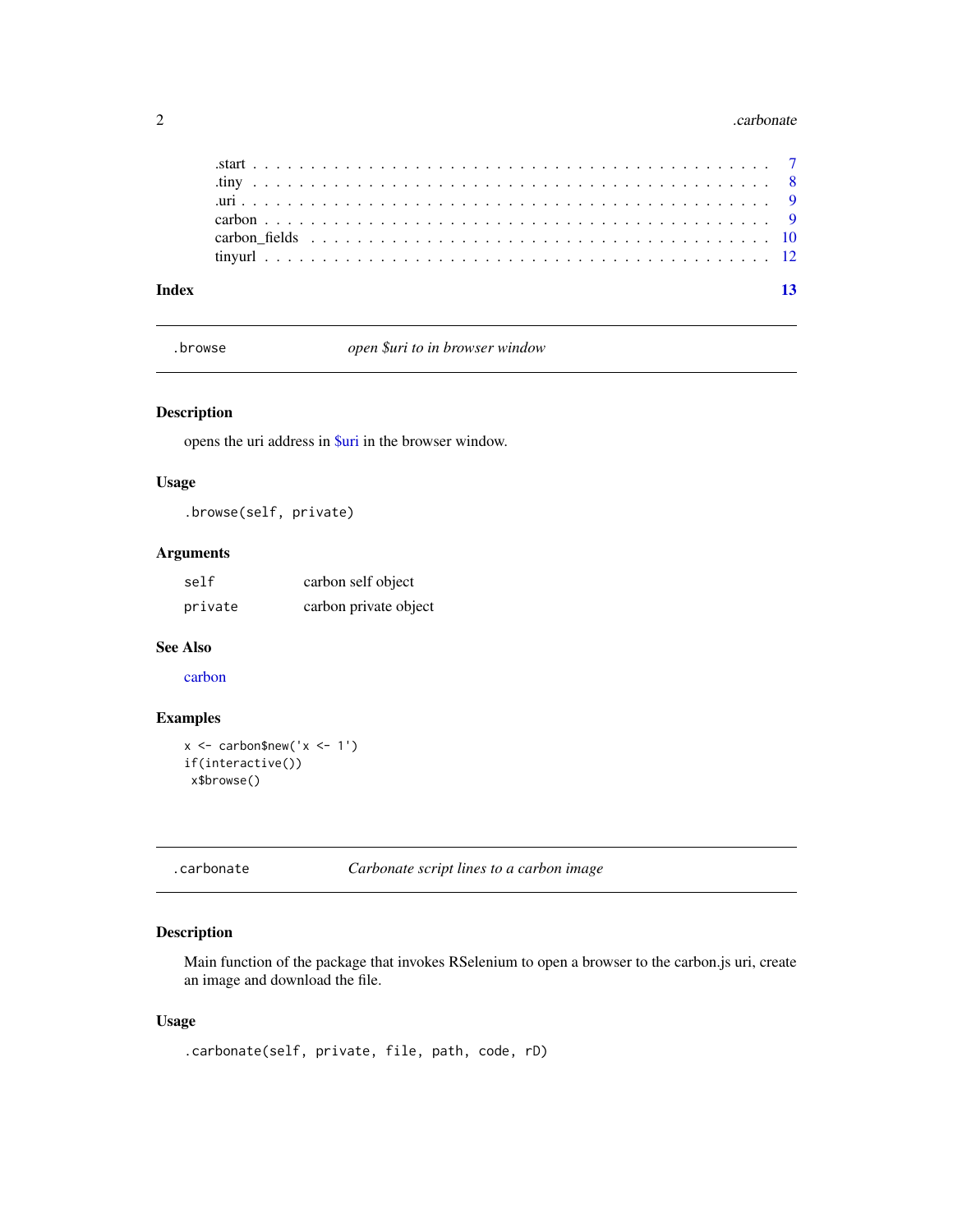### <span id="page-2-0"></span>.chromeOptions 3

### Arguments

| self    | carbon self object                                   |
|---------|------------------------------------------------------|
| private | carbon private object                                |
| file    | character, name of file to save image as             |
| path    | character, path to save the image                    |
| code    | character, lines of script to make carbon image from |
| rD      | RSelenium driver                                     |

### Details

Script is passed to <https://carbon.now.sh/> is downloaded to the tempdir() and appended to the list [\\$carbons](#page-0-0) using RSelenium and Chrome.

#### Value

image object

### See Also

[carbon,](#page-8-1) [rsDriver](#page-0-0)

### Examples

```
if(interactive()){
x \leftarrow carbon$new('x <- 1')
x$carbonate()
}
```
.chromeOptions *chrome webdriver functions*

#### Description

Functions to open,close,set chrome webdriver

#### Usage

.chromeOptions(self, private)

```
.chrome_start(self, private)
```
.chrome\_stop(self, private)

### Arguments

| self    | carbon self object    |  |
|---------|-----------------------|--|
| private | carbon private object |  |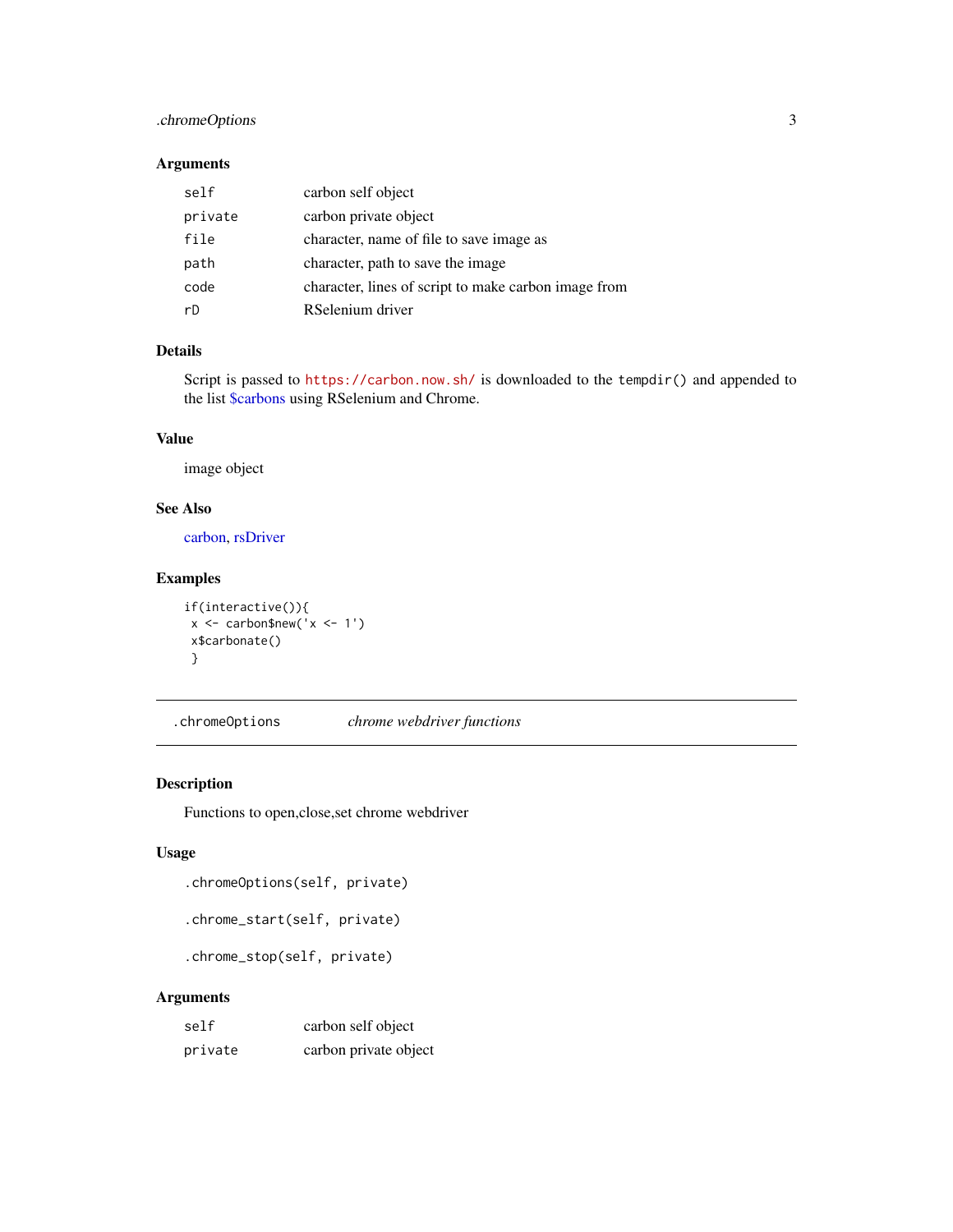### <span id="page-3-0"></span>See Also

[carbon,](#page-8-1) [chrome](#page-0-0)

.encode *encode uri for carbon.js*

### Description

encode uri string for carbon.js. Augmented version of than [URLencode](#page-0-0)

#### Usage

.encode(self, private, URL, reserved, repeated)

### Arguments

| self     | carbon self object                                                |
|----------|-------------------------------------------------------------------|
| private  | carbon private object                                             |
| URL      | character, uri string to url encode                               |
| reserved | boolean, should 'reserved' characters be encoded?                 |
| repeated | boolean, should apparently already-encoded URLs be encoded again? |

#### Value

character

### See Also

[URLencode,](#page-0-0) [carbon](#page-8-1)

.get\_windows\_control\_themes

*carbon get functions*

#### Description

function that gets the available list of aesthetic values of fields

### Usage

.get\_windows\_control\_themes(self, private)

.get\_font\_families(self, private)

.get\_templates(self, private)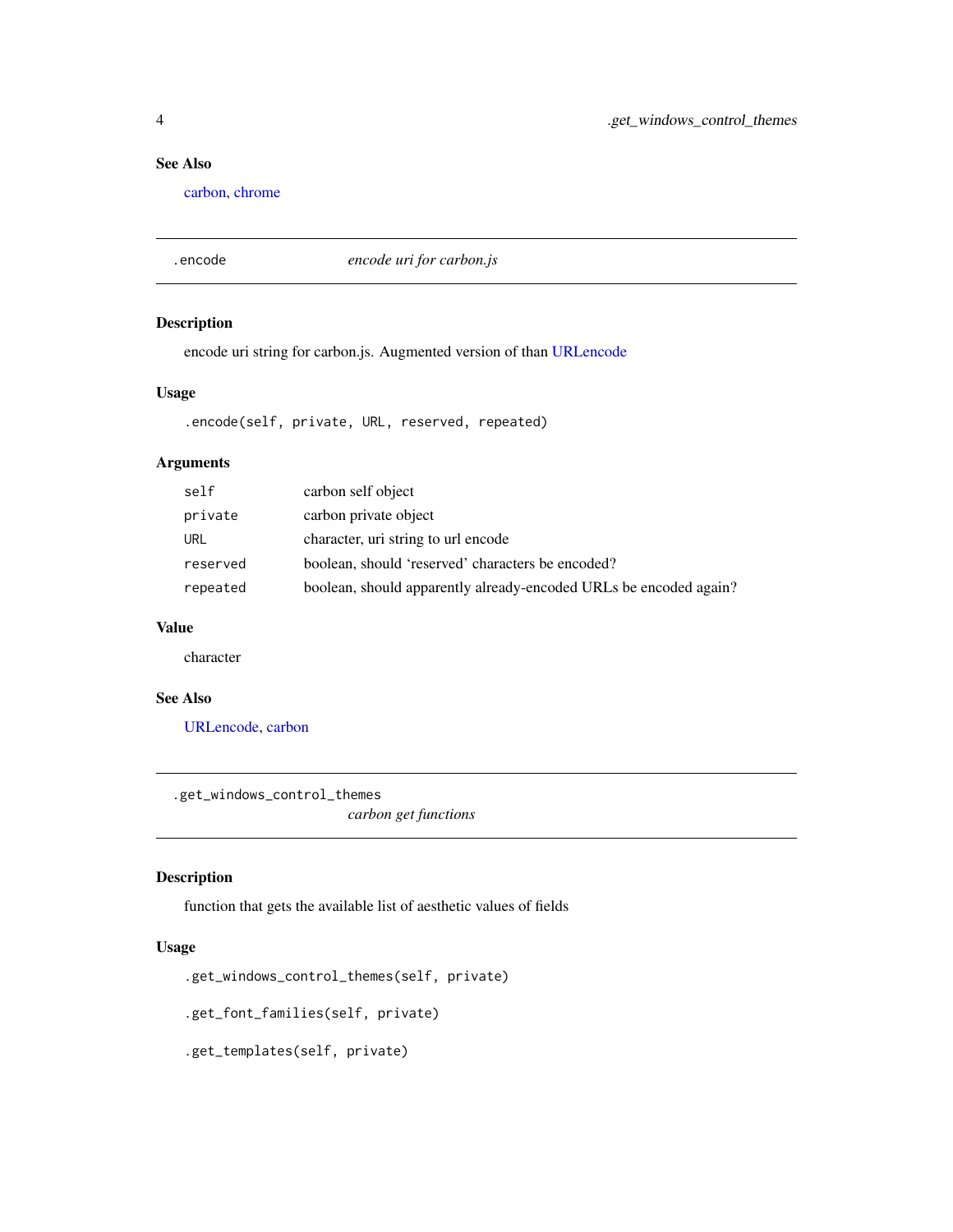#### <span id="page-4-0"></span>.options 5

### Arguments

| self    | carbon self object    |  |
|---------|-----------------------|--|
| private | carbon private object |  |

### See Also

[carbon](#page-8-1)

### .options *concatenate the carbon options to a string*

### Description

combine all the carbon options into a carbon.js valid string

### Usage

.options(self, private, code)

### Arguments

| self    | carbon self object                       |
|---------|------------------------------------------|
| private | carbon private object                    |
| code    | character, script to embbed into the uri |

### Value

OUTPUT\_DESCRIPTION

### See Also

[carbon](#page-8-1)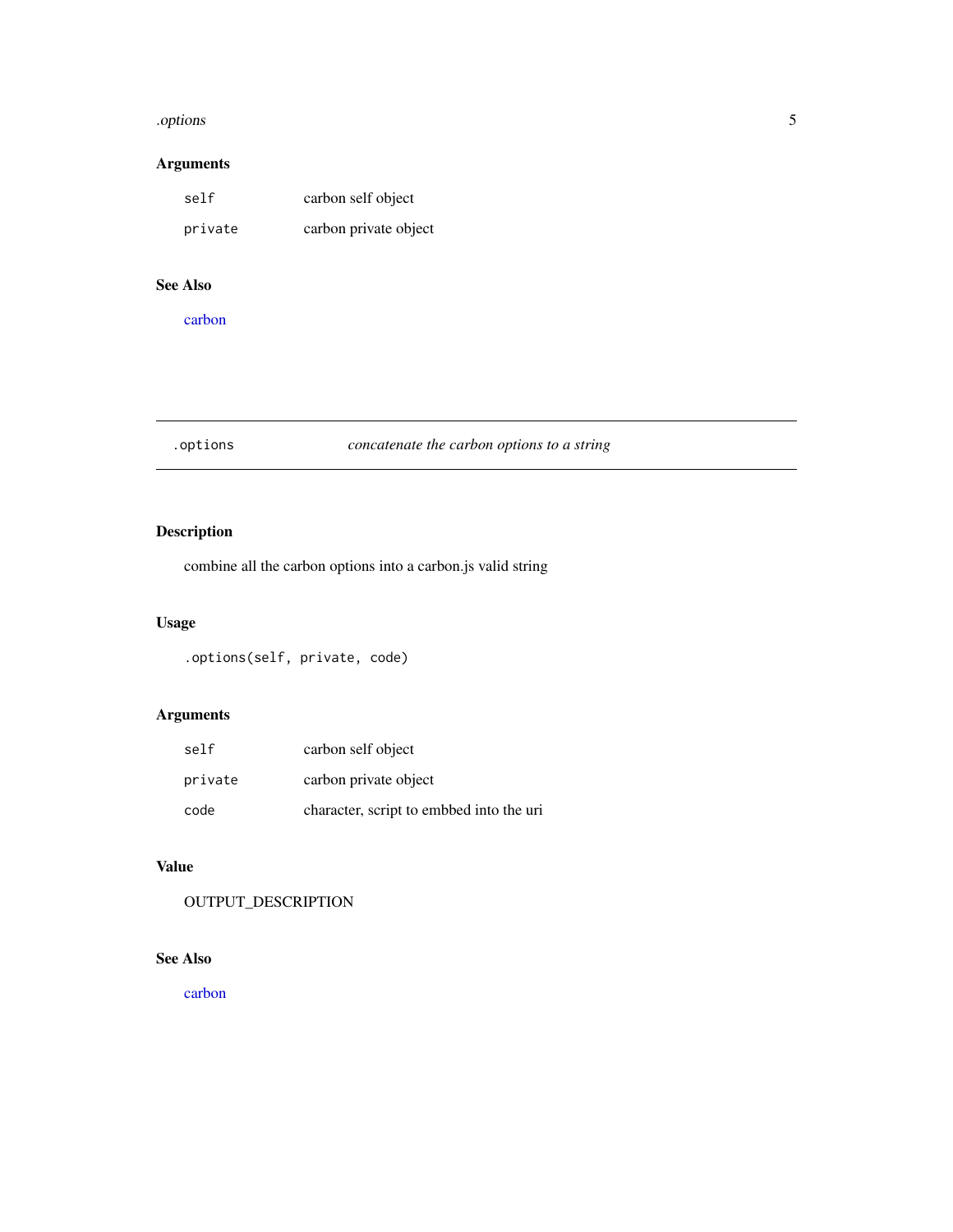<span id="page-5-0"></span>

#### Description

wrapper for [post\\_tweet](#page-0-0) to send tweets with media created using carbonate.

### Usage

```
.rtweet(self, private, media, status = self$tweet_status,
 media_format = c("png", "gif"), ...)
```
#### Arguments

| self         | carbon self object                                               |
|--------------|------------------------------------------------------------------|
| private      | carbon private object                                            |
| media        | magick-image object or path to image                             |
| status       | character, status to attach to post, Default: self\$tweet_status |
| media_format | character, type of media to tweet, Default: c('png','gif')       |
|              | arguments to pass to post_tweet                                  |

#### Details

If multiple images are passed they can be either converted to a gif by setting media\_format to 'gif' or attached each one to the post.

#### Value

outcome from rtweet

### See Also

[image\\_write](#page-0-0) [post\\_tweet](#page-0-0)

### Examples

```
## Not run:
x <- carbonate::carbon$new()
x$carbonate(code = readLines(system.file('DESCRIPTION',package='carbonate')))
x$carbonate(code = 'x+2')
# using default status value (x$tweet_status)
x$rtweet(system.file('figures/hex_black_small.png',package='carbonate'))
x$rtweet(status = 'these are two pngs',media = x$carbons,media_format='png')
x$rtweet(status = 'this is a gif', media = x$carbons,media_format='gif')
```
## End(Not run)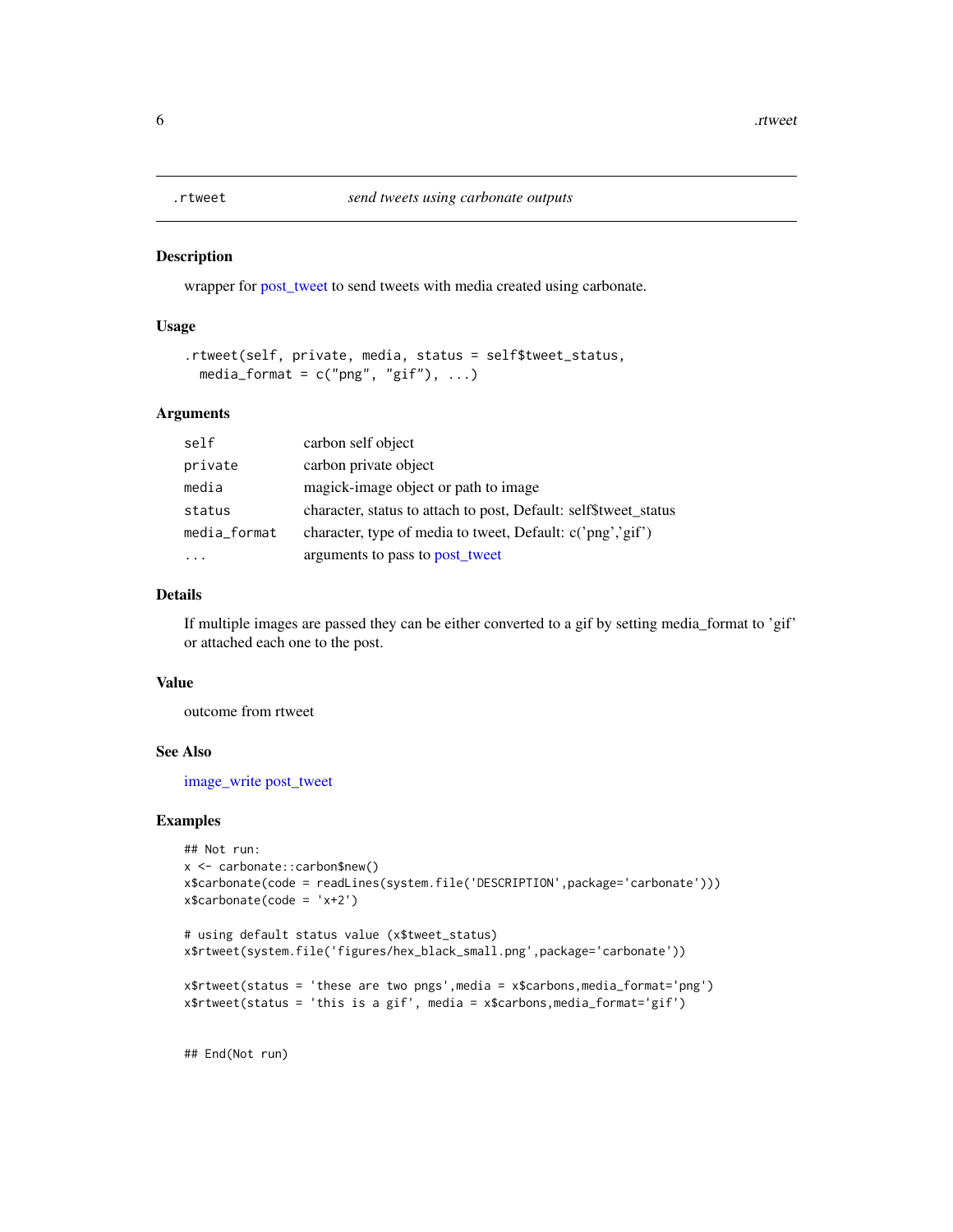<span id="page-6-0"></span>.set\_template *carbon set functions*

### Description

function that set the aesthetics of the carbon image output

### Usage

```
.set_template(self, private, template)
.set_window_control_theme(self, private, theme)
.set_font_family(self, private, family)
```
### Arguments

| carbon self object                                    |
|-------------------------------------------------------|
| carbon private object                                 |
| character, name of template to set \$template to      |
| character, theme to set <i>Stheme</i> to              |
| character, font family to set <b>\$font</b> family to |
|                                                       |

#### See Also

[carbon](#page-8-1)

.start *RSelenium webdriver functions*

### Description

Functions to open,stop, stop\_all RSelenium sessions

### Usage

.start(self, private, eCap) .stop(self, private)

.stop\_all(self, private)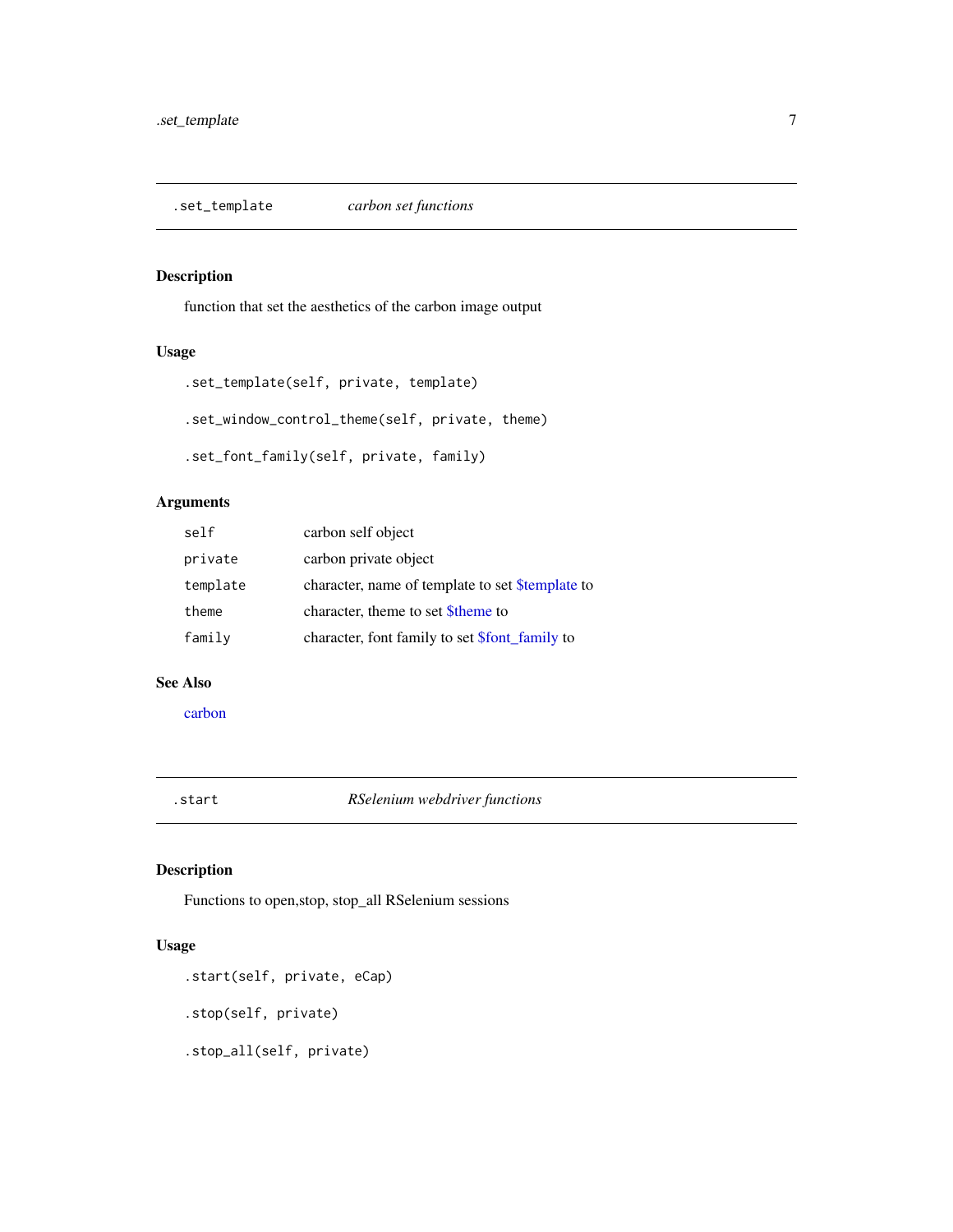### <span id="page-7-0"></span>Arguments

| self    | carbon self object                 |
|---------|------------------------------------|
| private | carbon private object              |
| eCap    | chromeOptions passed into rsDriver |

#### See Also

[carbon](#page-8-1)

### .tiny *convert carbon uri to tinyurl*

### Description

convert carbon uri to tinyurl with option to attach to clipboard.

### Usage

.tiny(self, private, clip = FALSE)

### Arguments

| self    | carbon self object                                  |
|---------|-----------------------------------------------------|
| private | carbon private object                               |
| clip    | boolean, write tinyurl to clipboard, Default: FALSE |

### Details

If clip is set to TRUE [write\\_clip](#page-0-0) will put the tinyurl on the clipboard.

### Value

character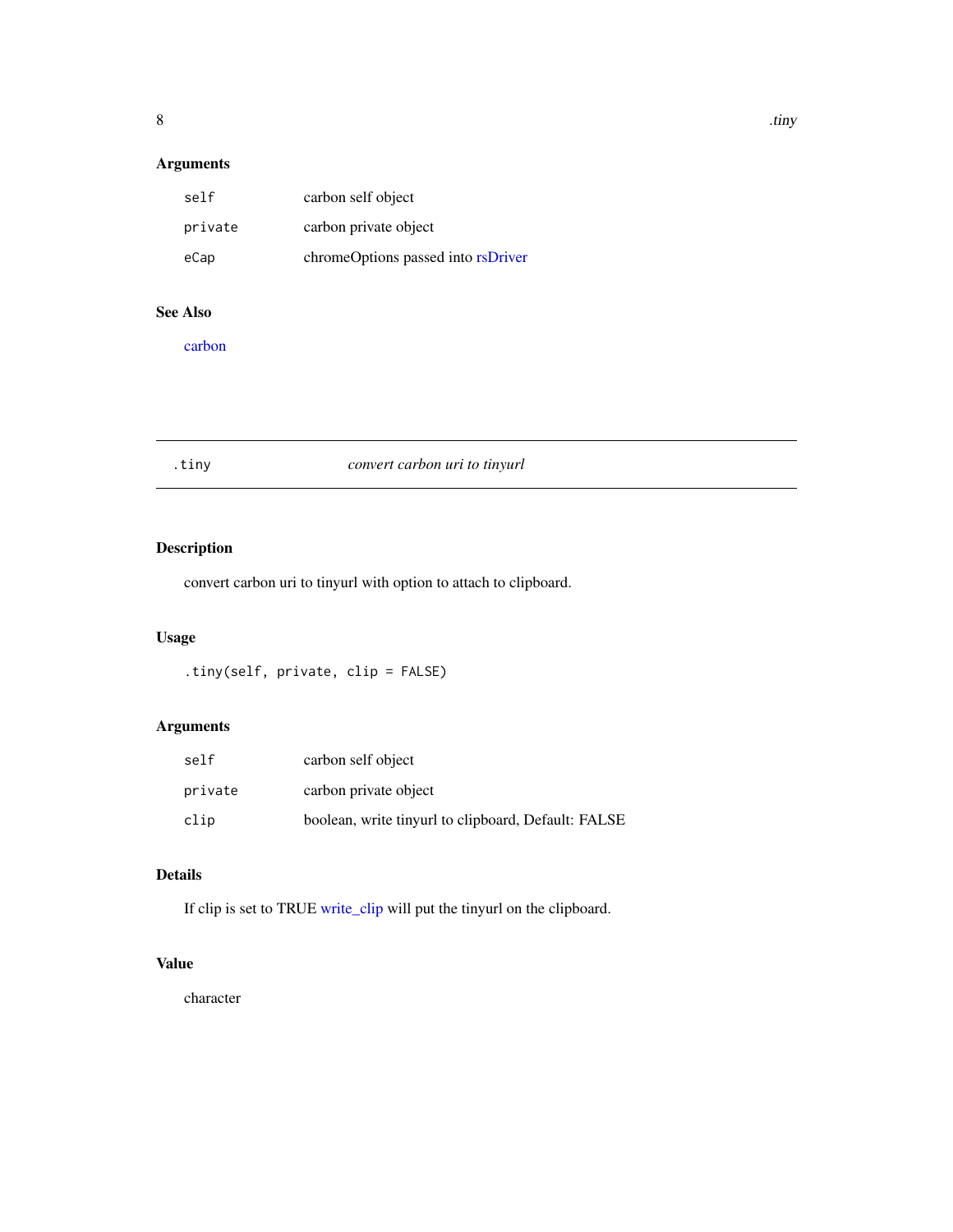<span id="page-8-0"></span>

### Description

Function that is called in a carbon object to construct valid uri to send to browser

### Usage

.uri(self, private, code)

### Arguments

| self    | carbon self object                       |
|---------|------------------------------------------|
| private | carbon private object                    |
| code    | character, script to embbed into the uri |

### See Also

[carbon](#page-8-1)

### Examples

```
if(interactive()){
x \le - carbon$new('x \le -1')
# populate from self$code
x$uri()
# enter manually
x$uri(code = 'x <- y + 3')
}
```
<span id="page-8-1"></span>

carbon *Carbon R6 class*

### Description

The Carbon generator creates a new Carbon-object, which is the class containing all the app logic. The class is based on the [R6](#page-0-0) OO-system and is thus reference-based with methods and data attached to each object, in contrast to the more well known S3 and S4 systems.

#### Initialization

A new 'Carbon'-object is initialized using the new() method on the generator: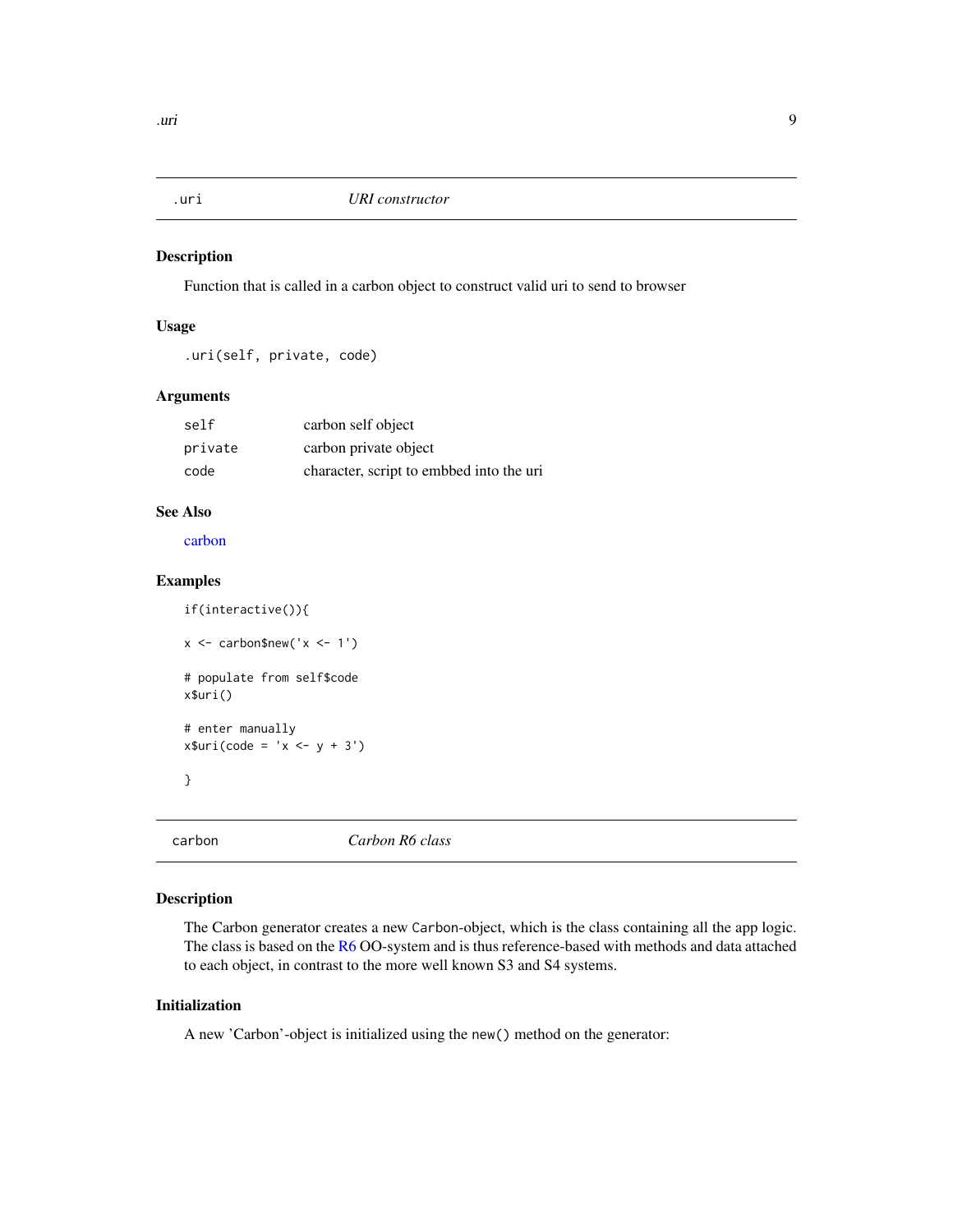x <- carbon\$new(code = clipr::read\_clip())

#### <span id="page-9-0"></span>Fields

Description of fields of the R6 object that can be set by the user can be found in the following [page.](#page-0-0)

### Methods

| <b>Sprowse</b> | <b>\$carbonate</b> Using RSelenium fetch the carbon image output<br>open Suri in the browser |  |
|----------------|----------------------------------------------------------------------------------------------|--|
| \$set_template | set \$template<br>$\sim$ $\sim$ $\sim$ $\sim$ $\sim$<br>$\cdots$                             |  |

| \$get_templates              | get a list of possible templates             |
|------------------------------|----------------------------------------------|
| \$set window control theme   | set \$windows_control_theme                  |
| \$get_windows_control_themes | get a list of possible window control themes |
| \$set_font_family            | set \$font family                            |
| \$get_font_families          | get a list of possible fonts                 |
|                              |                                              |

| Suri            | construct valid carbon.js uri                      |
|-----------------|----------------------------------------------------|
| <b>Soptions</b> | return all current carbon options                  |
|                 | Sencode URL encode a string for the Suri           |
| <b>Stiny</b>    | Create tinyurl from <i>Suri</i>                    |
| <b>Srtweet</b>  | Send tweets containing media generated from carbon |

| <b>\$chromeOptions</b> | construct a chromeOptions object   |
|------------------------|------------------------------------|
| \$chrome start         | start a chrome session             |
| \$chrome_stop          | stop a chrome session              |
| <b>\$start</b>         | start a RSelenium session          |
| <b>\$stop</b>          | stop a RSelenium session           |
| \$stop_all             | stop all active RSelenium sessions |

carbon\_fields *Carbon object fields*

### Description

Fields that can be changed in the [Carbon](#page-0-0) object

### Arguments

code character, script to embbed, Default: NULL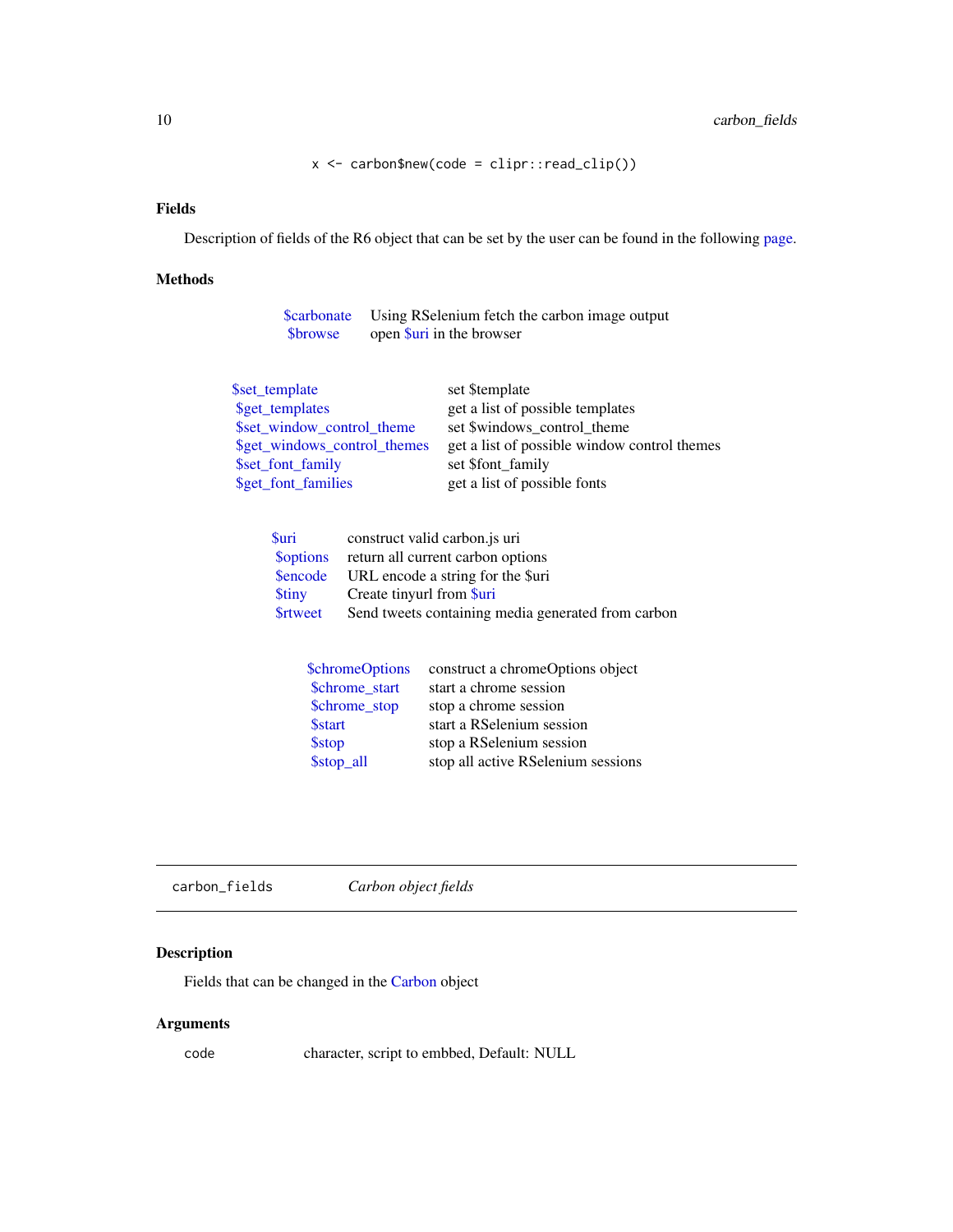<span id="page-10-0"></span>

| palette                 | numeric, layout pallete, Default: $c(r=171,g=184,b=195,a=1)$                                                                                                                                        |
|-------------------------|-----------------------------------------------------------------------------------------------------------------------------------------------------------------------------------------------------|
| template                | character, layout template, Default: 'seti'                                                                                                                                                         |
| add_window_control      |                                                                                                                                                                                                     |
|                         | boolean, add/remove window controls (circles on top left corner), Default: TRUE                                                                                                                     |
| window_control_theme    |                                                                                                                                                                                                     |
|                         | character, change window control themes, Default: 'none'                                                                                                                                            |
| language                | character, language, Default: 'r'                                                                                                                                                                   |
| add_drop_shadow         |                                                                                                                                                                                                     |
|                         | boolean, add/remove dropshadow, Default: TRUE                                                                                                                                                       |
| drop_shadow_offset_y    |                                                                                                                                                                                                     |
|                         | numeric, shadow vertical offset (px), Default: 20                                                                                                                                                   |
| drop_shadow_blur_radius |                                                                                                                                                                                                     |
|                         | numeric, shadow blur radius (px), Default: 68                                                                                                                                                       |
| auto_adjust_width       | boolean, auto-audjust output width, Default: TRUE                                                                                                                                                   |
| padding_vertical        |                                                                                                                                                                                                     |
|                         | numeric, vertical padding (px), Default: 48                                                                                                                                                         |
| padding_horizontal      |                                                                                                                                                                                                     |
|                         | numeric, horizontal padding (px), Default: 32                                                                                                                                                       |
| add_line_number         |                                                                                                                                                                                                     |
|                         | boolean, add/remove line numbers, Default: FALSE                                                                                                                                                    |
| font_family             | character, layout font family, Default: 'Hack'                                                                                                                                                      |
| font_size               | numeric, font size (px), Default: 14                                                                                                                                                                |
| line_height_percent     |                                                                                                                                                                                                     |
|                         | numeric, relative space between lines (percent), Default: 133                                                                                                                                       |
| square_image            | boolean, output image is square, Default: FALSE                                                                                                                                                     |
| relative_export_size    |                                                                                                                                                                                                     |
|                         | numeric, image size in export relative to what is in the preview $(1,2 \text{ or } 4)$ , De-<br>fault: 1                                                                                            |
| add_watermark           | boolean, add official carbon.js watermark, Default: FALSE                                                                                                                                           |
| add_tinyurl             | boolean, add tinyurl link to image directing to the carbon page that created the<br>image, Default: FALSE                                                                                           |
| tinyurl_location        |                                                                                                                                                                                                     |
|                         | character, string with gravity value to place the annotate tinyurl address on im-<br>age, Default: 'southeast'                                                                                      |
| tweet                   | boolean, tweet out the image using post_tweet                                                                                                                                                       |
| tweet_status            | character, status to add to the tweet. If add_tinyurl is TRUE then a link to the url<br>will be appended to the status automatically, Default: 'Created in R using the<br>Carbonate (Package Icon)' |
| add_timestamp           | boolean, add timestamp to output filename, Default: FALSE                                                                                                                                           |
| carbons                 | list, storage of rendered carbon images, Default: NULL                                                                                                                                              |
| download_path           | character, path to download the images, Default: tempdir()                                                                                                                                          |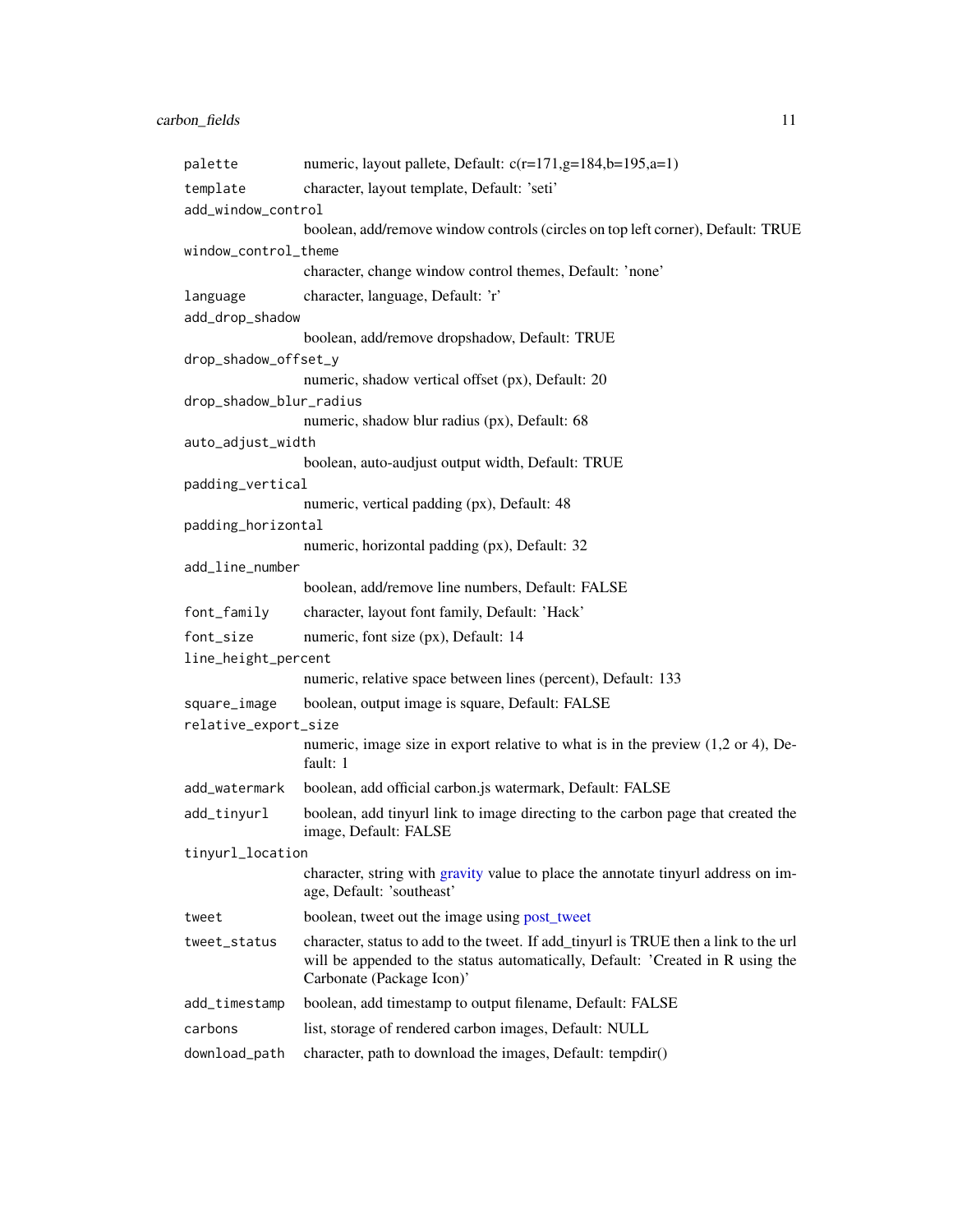<span id="page-11-0"></span>12 tinyurl

| chrome_args | character, arguments passed to chrome browser, Default: c('-disable-gpu', '-<br>window-size= $1280,800'$ )                                                                                        |
|-------------|---------------------------------------------------------------------------------------------------------------------------------------------------------------------------------------------------|
| chrome_pref | list, preferences passed to chrome browser, Default: list("profile.default_content_settings.popups"<br>= 0L,"download.prompt_for_download" = FALSE,"download.default_directory"<br>$=$ tempdir()) |
| rD          | RSelenium Driver object                                                                                                                                                                           |
| cDrv        | Chrome Driver object from wdman                                                                                                                                                                   |

### See Also

[carbon](#page-8-1)

tinyurl *convert uri to tinyurl*

### Description

convert uri to tinyurl.

### Usage

tinyurl(uri)

### Arguments

uri character, the uri to convert

### Value

character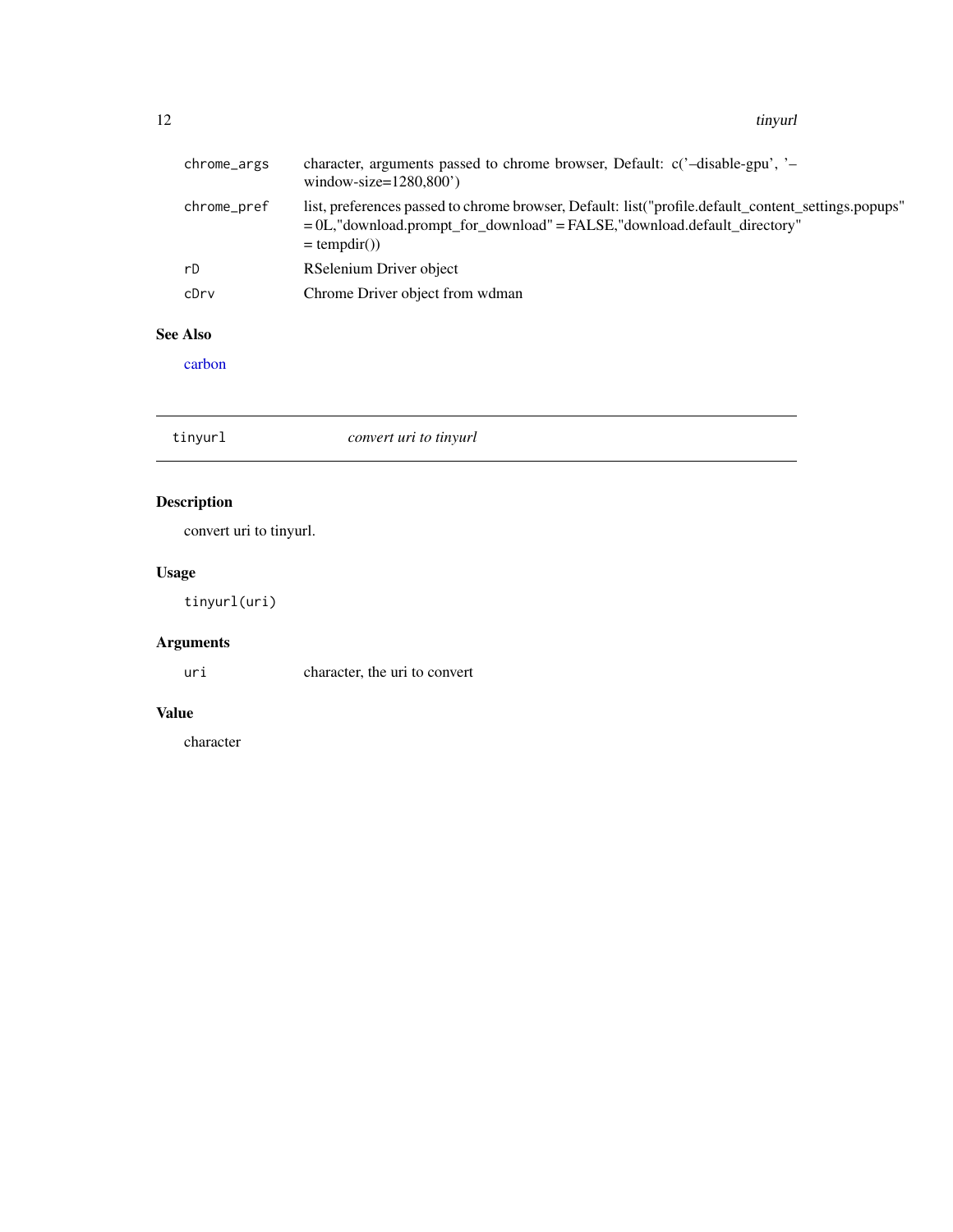# <span id="page-12-0"></span>Index

```
∗Topic datasets
    carbon, 9
.browse, 2
.carbonate, 2
.chromeOptions, 3
.chrome_start (.chromeOptions), 3
.chrome_stop (.chromeOptions), 3
.encode, 4
.get_font_families
        (.get_windows_control_themes),
        4
.get_templates
        (.get_windows_control_themes),
        4
.get_windows_control_themes, 4
.options, 5
.rtweet, 6
.set_font_family (.set_template), 7
.set_template, 7
.set_window_control_theme
        (.set_template), 7
.start, 7
.stop (.start), 7
.stop_all (.start), 7
.tiny, 8
.uri, 9
$browse, 10
$carbonate, 10
$carbons, 3
$chromeOptions, 10
$chrome_start, 10
$chrome_stop, 10
$encode, 10
$font_family, 7
$get_font_families, 10
$get_templates, 10
$get_windows_control_themes, 10
$options, 10
$rtweet, 10
```
\$set\_font\_family, *[10](#page-9-0)* \$set\_template, *[10](#page-9-0)* \$set\_window\_control\_theme, *[10](#page-9-0)* \$start, *[10](#page-9-0)* \$stop, *[10](#page-9-0)* \$stop\_all, *[10](#page-9-0)* \$template, *[7](#page-6-0)* \$theme, *[7](#page-6-0)* \$tiny, *[10](#page-9-0)* \$uri, *[2](#page-1-0)*, *[10](#page-9-0)* Carbon, *[10](#page-9-0)* carbon, *[2](#page-1-0)[–5](#page-4-0)*, *[7](#page-6-0)[–9](#page-8-0)*, [9,](#page-8-0) *[12](#page-11-0)* carbon-browse *(*.browse*)*, [2](#page-1-0) carbon-carbonate *(*.carbonate*)*, [2](#page-1-0) carbon-chrome *(*.chromeOptions*)*, [3](#page-2-0) carbon-encode *(*.encode*)*, [4](#page-3-0) carbon-fields *(*carbon\_fields*)*, [10](#page-9-0) carbon-get-fields *(*.get\_windows\_control\_themes*)*, [4](#page-3-0) carbon-options *(*.options*)*, [5](#page-4-0) carbon-rtweet *(*.rtweet*)*, [6](#page-5-0) carbon-selenium *(*.start*)*, [7](#page-6-0) carbon-set-fields *(*.set\_template*)*, [7](#page-6-0) carbon-tinyurl *(*.tiny*)*, [8](#page-7-0) carbon-uri *(*.uri*)*, [9](#page-8-0) carbon\_fields, [10](#page-9-0) carbonate *(*.carbonate*)*, [2](#page-1-0) chrome, *[4](#page-3-0)* gravity, *[11](#page-10-0)* image\_write, *[6](#page-5-0)* page, *[10](#page-9-0)*

R6, *[9](#page-8-0)* rsDriver, *[3](#page-2-0)*, *[8](#page-7-0)*

post\_tweet, *[6](#page-5-0)*, *[11](#page-10-0)*